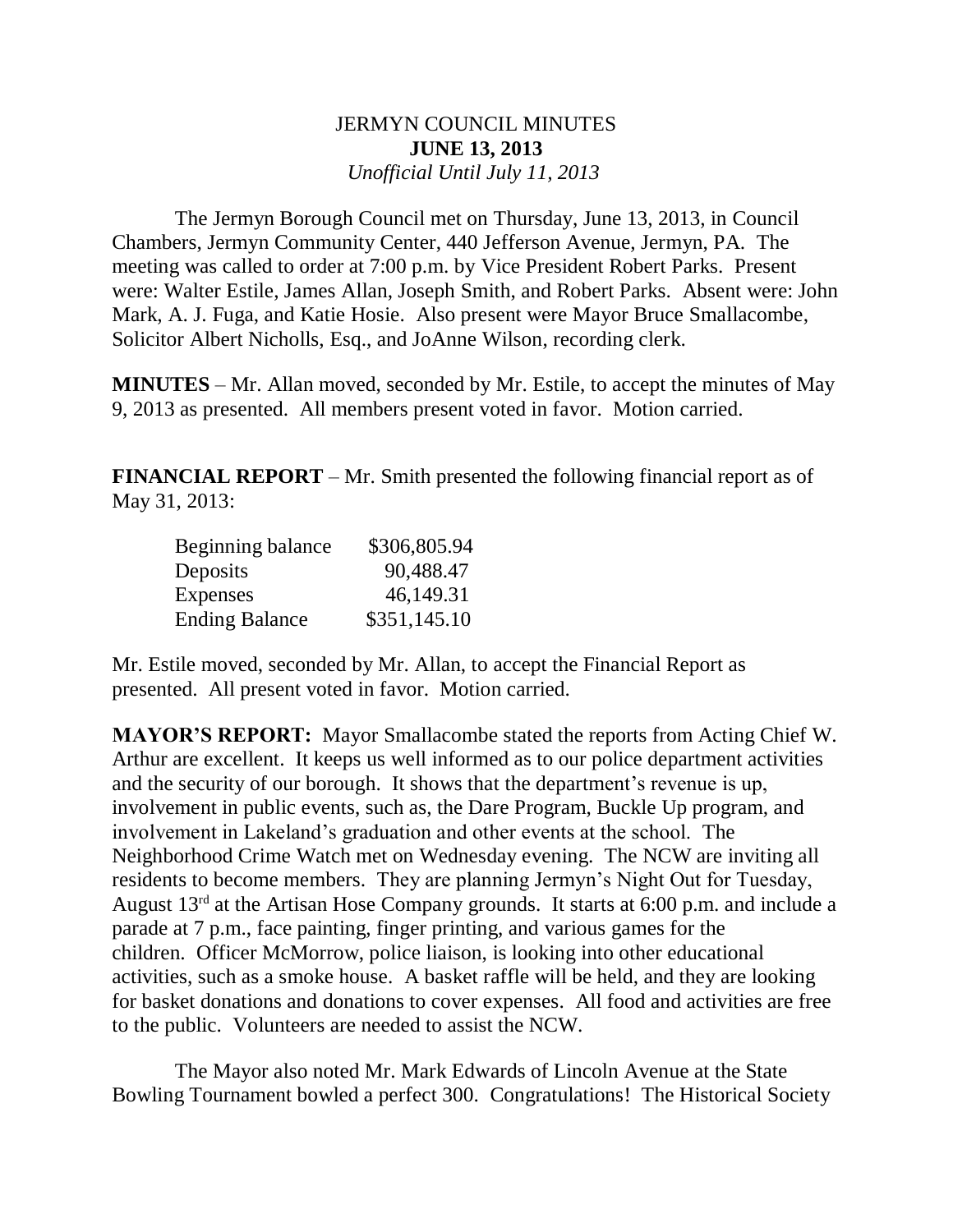is looking for artifacts, etc.; he brought in a 1830's circa gin bottle jug/crock to show the public. He also noted, Mr. Pepper Krenitsky of Hemlock Avenue has written a book on Edgerton, whose inhabitants migrated to Jermyn and Mayfield, after the mining town folded. The book is on sale in various shops in town for \$10.00.

 He reported on Jermyn Committees: the Events Committee is sponsoring a Free Concert in the Park on Sunday, July  $28<sup>th</sup>$  from 6 pm to 8 pm with free hot dogs and beverages. The Recreation Committee needs members. The Police Department – excellent job!

**FIRE CHIEF:** Mr. Rood reported on the Snipes property that burned (old Muldoon property) on Washington Avenue. There is a problem with the owner and the insurance company. The adjuster has made an offer, but the owner has not accepted it. The building was not fully engulfed; the fire was contained to one section. The fire departments made an awesome fire stop. He suggested the Jermyn Borough look into having a Fire Loss Ordinance. He stated Archbald and Carbondale City has the ordinance. He noted, stated in the ordinance, the insurance company holds in an escrow account a specified amount of money until the structure's owner either repairs or tears down the burned structure. It would protect the town against dilapidated unsafe buildings/structures. Mr. Rood noted he gave a copy to Attorney Nicholls to review.

## **PUBLIC INPUT:**

Mr. Louis DeMarco of Gibson Street – He asked if the land surveys were done for his property. Attorney Nicholls replied they are being worked on. He asked for a time frame. KBA is reviewing the surveys. Attorney Nicholls will contact KBA accordingly.

Mrs. Gerri Flynn of Madison Avenue – She was very concerned about her cats being trapped by the borough. They are very expensive-approximately \$600.00; she keeps them inside and on a retaining leash. She would like the Borough to put something in the newspaper warning the residents of the trapping. She is afraid her cats might get away accidently. She was informed by Mr. Parks and the acting Police Chief that the cats (animals) that are trapped are taken to the Humane Society. When there, the H.C. scans the cats for the owner's chip, license, collar ID. They then notify the owner. If your pet is missing and does not have any ID, notify the police department. All pets/animals are to be on leashes. The Borough has an ordinance [\(available here\)](https://jermynpa.com/ordinances/animal-control) relating to this and is available to all residents. The Acting Chief is responding to complaints made by borough residents.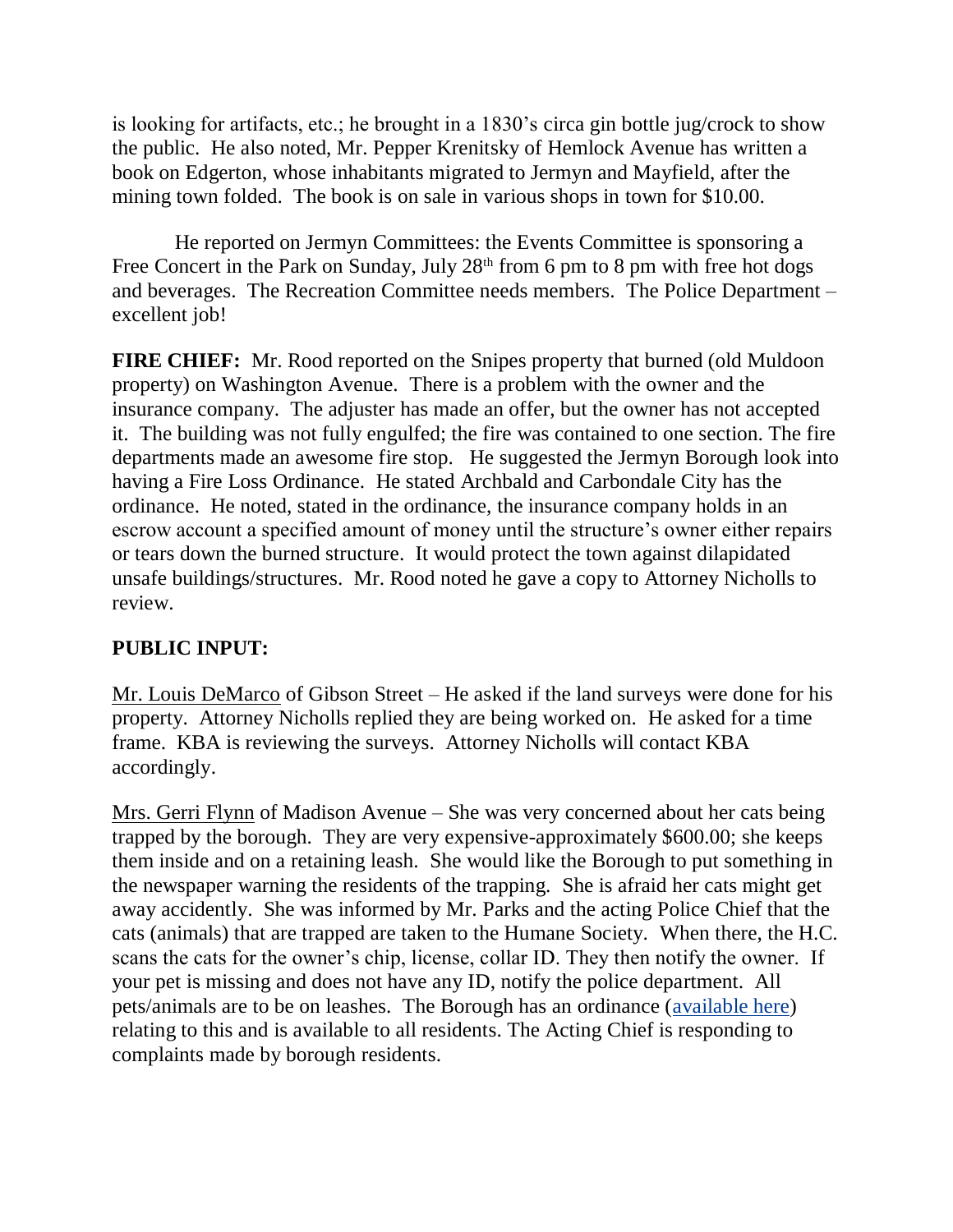Mr. Raymond Rood of Bacon Street – He stated after three (3) years he still has a severe sewer back-up problem in his home. What is Council going to do about it? There is a plan to have a sewer line go through the Rood property and hook into the sewer in the Park. Bids have been received for hook-up to the Park/Rood; Mr. Rood indicated he does not want that plan now. He wants a spur for his sewer line. A lengthy discussion ensued, points of interest: the developer(s) should have a large bond to cover items such as this; should be a suit against Raymond Development; the 8" manhole in the park was found to be backing up; Raymond Development's attorney questioned who gave Mr. Rood permission to hook-up to the development's sewer; Mr. Rood stated he received all approval permits to hook-up; all agreed Raymond Development has been difficult to work with on all problems occurring in the development; KBA was asked to re-evaluate the sewer problem and come up with a agreeable solution; Mr. Rood has already given KBA all the information with depths, etc. and video; Cost to hook-up to Bacon Street is approximately \$40,000.00; Suggestion made to have an ordinance for Jermyn infrastructure having an independent inspector; Council is concerned about future problems with the back-up of the sewer line on Garfield – Bacon Streets, if the park sewer line is used; Finally, Attorney Nicholls stated this must be settled in agreement with Mr. Rood and Council. A meeting between Ray Rood, KBA, and Attorney Nicholls must be set, at their convenience, to solve this problem. Action (solution) should be taken at the July council meeting. All parties are in agreement. Mr. Rood stated again, he wants a spur.

Mr. Louis DeMarco of Gibson Street – He asked if there has been any infrastructure updates. Attorney Nicholls stated no updates on Zoning and Building Codes.

Ms. Sandra Suey of Lincoln Avenue – She issued a complaint on the method of receiving zoning and building permits from the Borough of Jermyn. The building permit needs guidelines as to the completion of the application form. She completed the form, but then was informed it was lacking a drawing which was not indicated on the application. After one (1) week and \$154.00 later, finally, I got the permit. She also noted the Borough office did not give her any information. Also she was asked by KBA to watch a pink line on the Lincoln Avenue Bridge, which would indicate movement. KBA noted that the water is washing out under the bridge abutment and must be watched for future movement. Mr. Parks noted she should not have to watch the movement from the pink line. He will have the Jermyn DPW check on it, but if Ms. Suey sees movement please contact the Borough Office and report it.

Mr. Robert Speicher of Washington Avenue – He reported behind his home (Davis Court) the road ends are buckling. This is due to the movement of equipment used by Rock Bottom construction, who is building a home in that area. Rock Bottom will be contacted.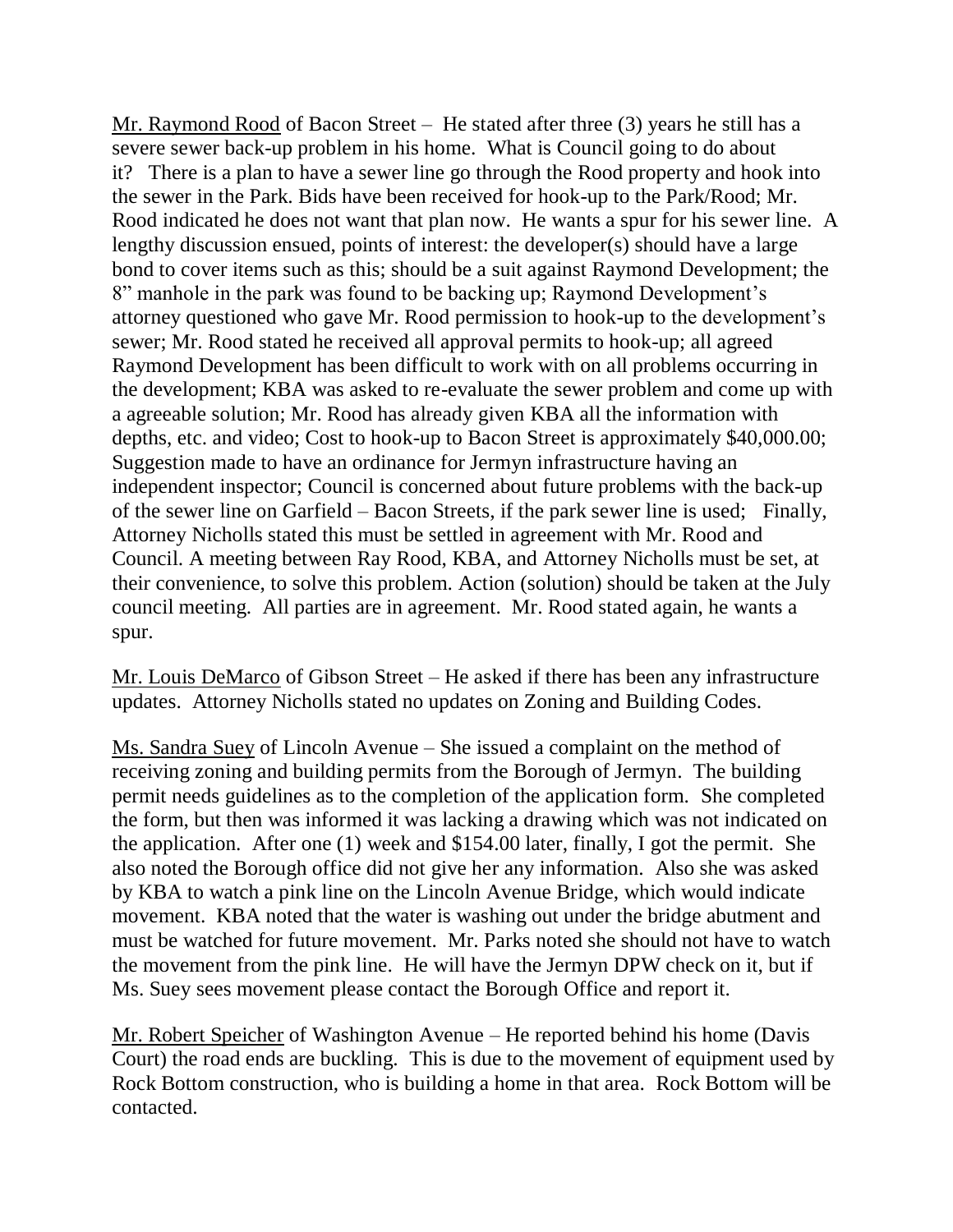Mr.Andy Whitiak of Gibson Street/Washington Avenue – He distributed the "Rolling Thunder Ride XIV" flyer to inform and invite the Borough residents, fire companies, and council to participate in the special event for Veterans on July  $21<sup>st</sup>$  at the Windsor Inn stop. The council will put it on the Borough's website and post. He issued a compliant about the zoning and building permits. He questioned, why wasn't the two (2) permit applications given at the same time. He received the permit approved by Zoning Officer Chase, and then told he needed the building permit. He stated that the Veritas inspector would not come in (Windsor Inn) to talk to him; he gave a message to one of the Windsor workers knowing I was inside. He contacted Veritas 4 or 5 times without a return call. Mr. Estile noted the council cannot speak for the Zoning officer; and he is not in attendance. Mr. Parks stated the council will address the situation with Veritas and Mr. Chase, and will rectify the problem of the distribution of permit applications. Mr. Whitiak requested a private meeting with Mayor Smallacombe and Acting Police Chief Arthur.

Mr. Arthur Wilson of Washington Avenue – He complimented the present Council, Mayor, Police Department, Fire Chief, and Zoning Officers for doing a good job. He noted a lot of the problems/issues/concerns are from the past councils, etc. The present council is doing the best that can be expected with budget constraints, codes, etc. They must deal with a flood project that happen ten years ago, which was blocked by the Federal and State departments' inspections, especially the environmental department. They have accomplished and solved many problems that they inherited. Kudos and thanks should be given to them for their service to the Borough.

Public input closed. Mr. Parks called for reports from Standing Committees:

**FINANCE:** Mr. Smith asked for approval of current bills in the amount of \$16,675.76. Mr. Allan moved, seconded by Mr. Estile, to approve and pay the presented bills. All present voted in favor. Motion carried.

**PUBLIC WORKS:** Mr. Parks discussed the need for a line paint machine and a road cut saw for the DPW department; cost approximately \$2,000.00. Mr. Estile moved to purchase the road cut saw. There being no second, motion died.

 Bardane Environmental Problem – Mr. Parks discussed his meeting with a local State Representative. The State Representative suggested a letter of compliant be drawn by the Borough concerning the environmental problem being caused by Bardane Manufacturing. Mr. Estile moved, seconded by Mr. Smith, to have Attorney Nicholls compose a letter of compliant against Bardane Manufacturing, Delaware Street, Jermyn. All present voted in favor. Motion carried. Attorney Nicholls and Mr. Parks will meet to confer on the compliant letter.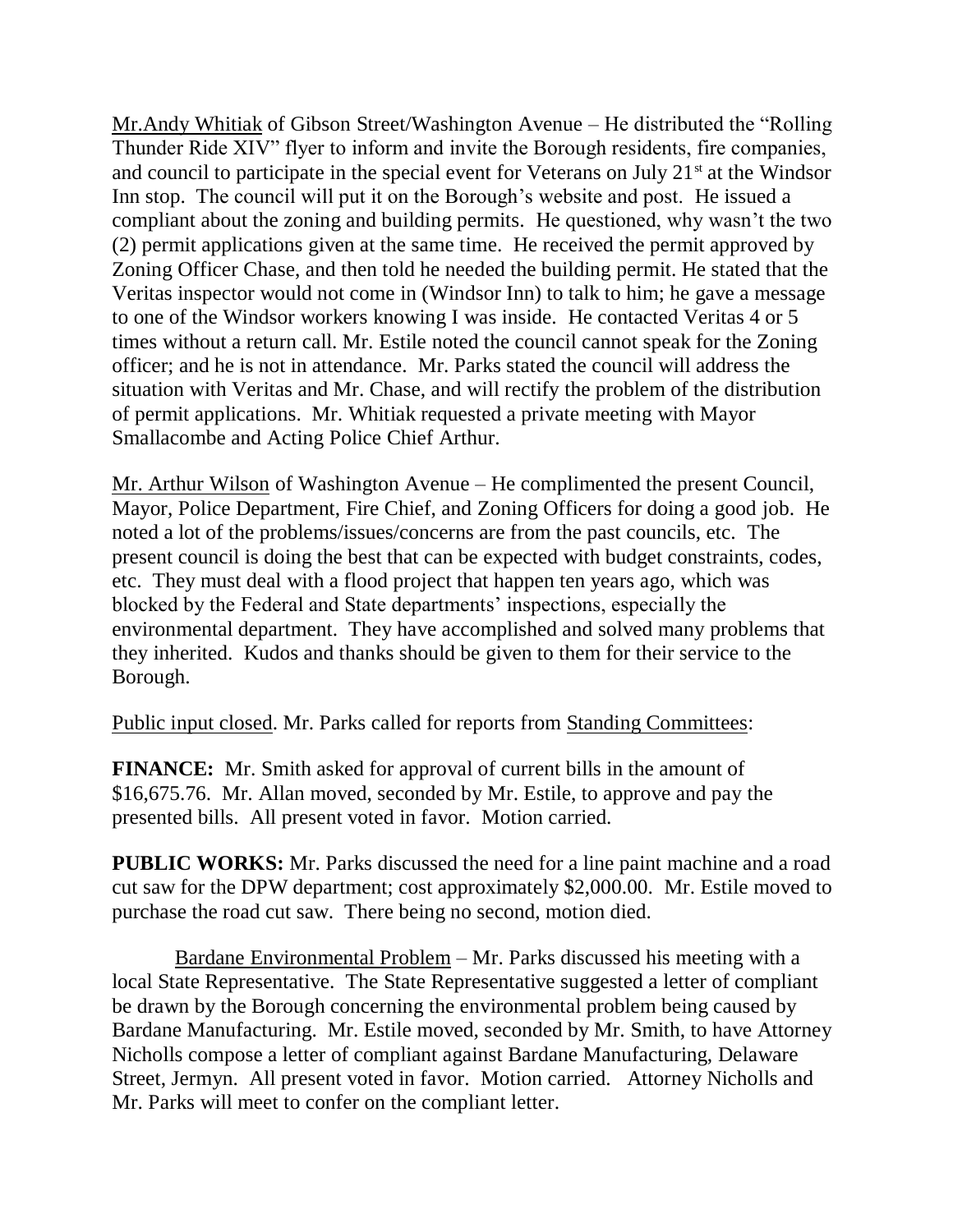**PUBLIC SAFETY:** No report**.**

**RECREATION:** No report.

**ROADS COMMITTEE:** No report.

**ZONING OFFICER:** No report.

**NEW BUSINESS:**

**Rushbrook Creek/Borough Building Roof** – KBA working on both projects. The Borough has completed all forms awaiting further directions. The roof project bids will be opened at the July meeting.

**Ford Explorer Cruiser** – Action tabled.

**Act 32 – Representative Appointment** – Action tabled. Action to be taken at the July 11, 2013 meeting.

**Wright Center request October 5, 2013 5K walk/run at 10:00 a.m. –** Mr. Smith moved, seconded by Mr. Allan, to grant permission to the Wright Center for Primary Care to conduct a 5K walk/run on South Washington Avenue and Old Mill Road and Power Road, and approve the Police Department, and in conjunction with the Fire Police, to assist in the 5K walk/run. On the question, the Jermyn Police Chief and Fire should be contacted on the route, etc. The acting Police Chief Arthur will handle it. Question on the liability, Attorney Nicholls stated it is covered. All present voted in favor. Motion carried.

**Solicitation Permit** – Attorney Nicholls has drafted the permit in accordance with the old ordinance. Changes can be made, if it is found that updates have occurred. The permit has been given to Acting Police Chief Arthur.

**Police Car Lease and Payment** – Mr. Smith stated a phone (verbal) vote had to be taken to start the process of the lease. The phone vote (for the record) is as follows:

Yes – K. Hosie, J. Smith, W. Estile, J. Allan, J. Mark, and A.J. Fuga; No – R. Parks. Verbal vote approval was given to proceed with the paper work for a 5 year lease – 6 yes, 1 no. Ratification vote will be taken at the June  $13<sup>th</sup>$  meeting.

 Mr. Smith noted a five (5) year lease would give the borough budget some leeway, so we are not strapped financially. Mr. Parks noted he feels with the age of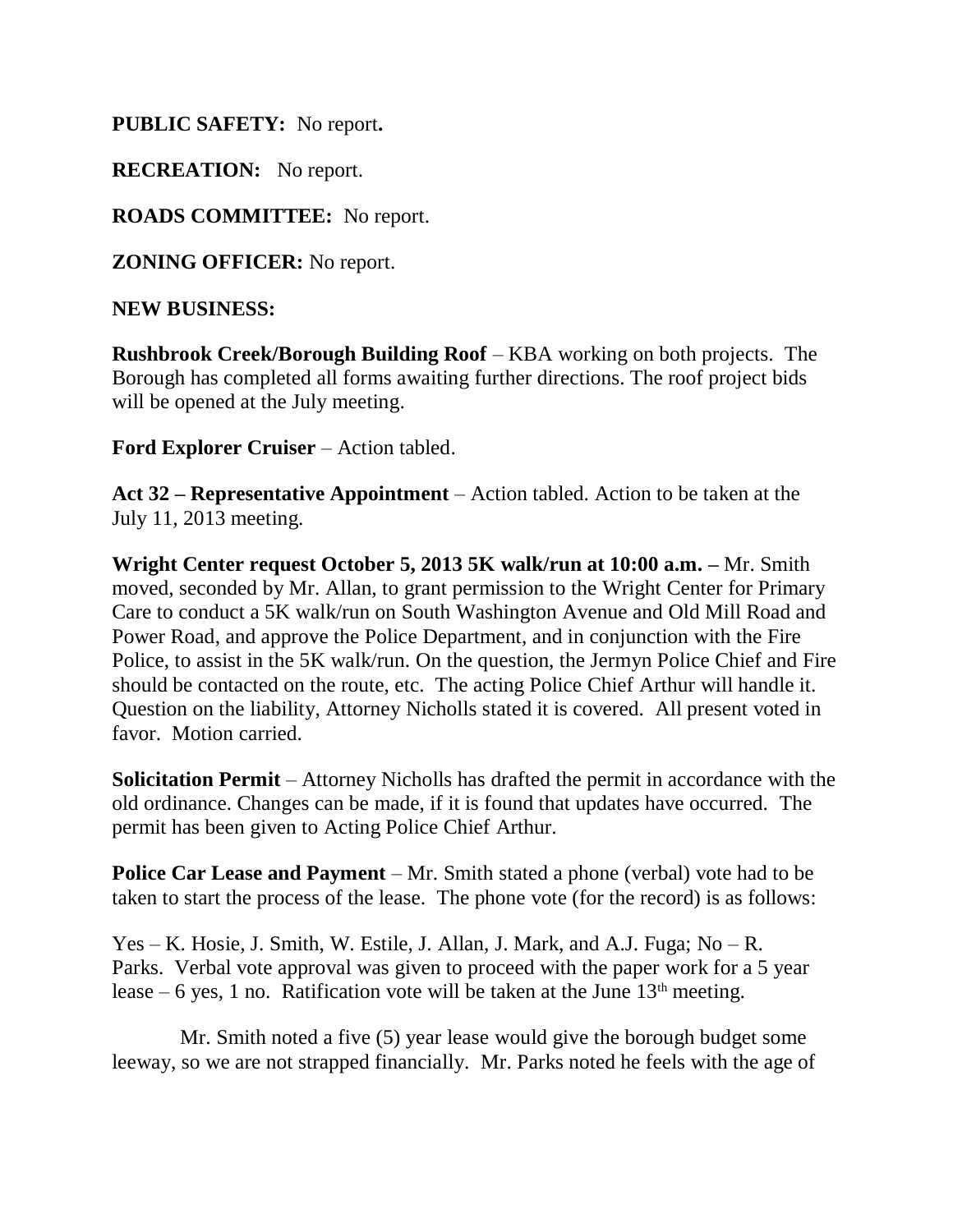the cars a three (3) year lease would be a better way to go. Mr. Smith stated if the monies are available, the five year lease can be paid off early.

Mr. Smith moved, seconded by Mr. Allan, to accept the five (5) year lease for the new police cruiser. Roll call: B. Parks-no, W. Estile-no, J. Allan-yes, J. Smith-yes; tied vote. Mr. Parks asked Mayor Smallacombe for his vote to break the tie. Mayor Smallacombe voted yes. Vote: 3-yes, 2 no. Motion carried.

**Scranton Chamber of Commerce Membership** – Action tabled until the July meeting.

**PA Northeast Regional Railroad Authority Lease** – Action tabled. Attorney Nicholls, after reviewing the lease, has many concerns that must be addressed before the lease can be executed by the Borough. He asked that action be tabled and wants concerns discussed at the next work session. The lease regards the railroad property located on Chestnut Street, which is being looked into for the purpose of building a rail station and museum.

**Ordinance Line of Sight – Parking Restrictions** – Mr. Estile moved, seconded by Mr. Smith, to grant permission to Attorney Nicholls to write an ordinance for line of sight and parking restrictions for Rushbrook Street in accordance with State guidelines for parking. All present voted in favor. Motion carried.

## **UNFINISHED BUSINESS:**

**Sewer Project – Mr. Raymond Rood –** Mr. Parks noted 2 quotes were received by the Borough; \$4,400.00 and \$5,200.00 for the sewer line to go through the Rood Property. Mr. Rood feels it should not cost the residents to resolve the sewer problem. Mr. Estile moved to place the sewer line through Mr. Rood's property and hook-up to the Callahan Park's sewer line. On the question, Mr. Smith voiced concerns. During a discussion, Attorney Nicholls stated, he recommends council to make a decision at the next meeting, noting he would like to settle this problem as soon as possible. Mr. Rood does not want to wait another 3 years. Mr. Rood noted he does not want to be hooked up to Raymond Development any longer. He voiced he has had many problems with the Raymond Development owner. A meeting of R. Rood, KBA & Solicitor is to be scheduled to sit down and arrive at a suitable solution to both Mr. Rood's and the Borough's sewer problem at the sewer intersection of Bacon Street and Garfield Avenue. Revised motion as follows:

 Mr. Allan moved, seconded by Mr. Estile, after the Rood/Borough sewer problem meeting with KBA, Mr. R. Rood, and Solicitor, a vote at the July 11, 2013